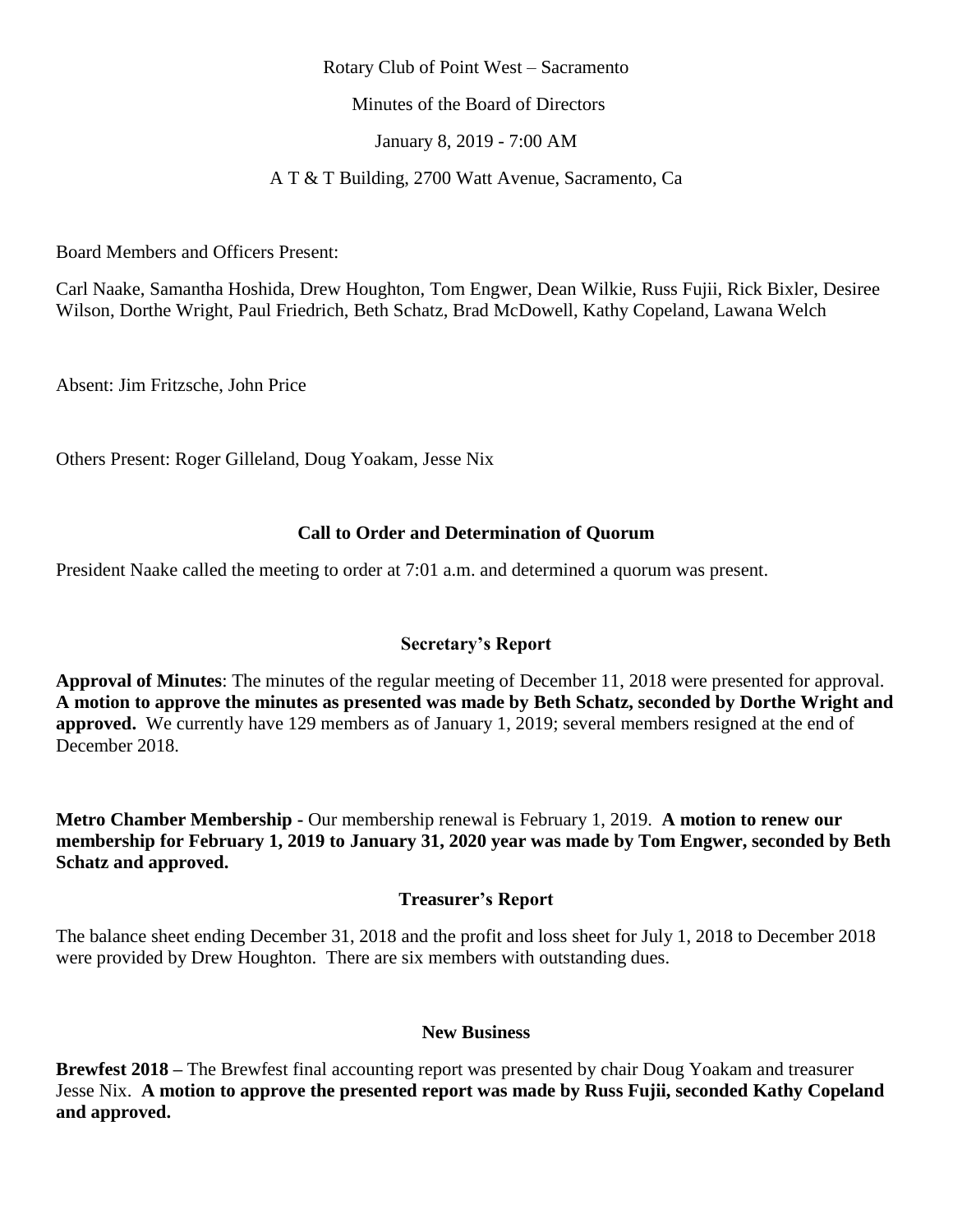**Fireside Chats –** Fireside chats will be between February 12, 2019 and February 28, 2019. Board members and Foundation Board members will have talking points. PE Kathy Copeland is looking for input on useful questions to ask the club members at the chats.

### **Grant Review Committee**

Next meeting is Wednesday, January 9, 2019.

#### **President's Report**

President Naake reported the club speech contest will be March 15, 2019. President Naake will work on the District Awards package with PP Rick Bixler and PE Kathy Copeland. The bylaw change will be tabled until after fireside chats in case there are other changes that need to be made.

#### **Board Reports**

#### **John Price – Club Service 1**

Brewfest will be co-chaired by John Price in 2019. Scheduling speakers is going well.

#### **Tom Engwer – Club Service 2**

The new member take over meeting will be April 12, 2019. Working on scheduling another new member orientation.

#### **Dorthe Wright – Club Service 3**

The fun committee New Year's Eve party was fun. More fun committee events in the works - info to follow. Invocators are going well.

#### **Beth Schatz – Vocational Service**

January is Vocational Service month. Beth is looking for people to do Member Minutes, especially this month! Please remember to send information on events, write up and needs to Trish to be published in the newsletter! The Tour of Business for February will be at Channel 40, a behind the scenes tour, on February 10, 2018. There is a tour for the Salvation Army scheduled for March and the B Street in April. Rotarian at Work day will be May 17, 2019. More info to follow.

#### **Brad McDowell – Community Service 1**

Brian Moore is working on a tree planting date for the spring.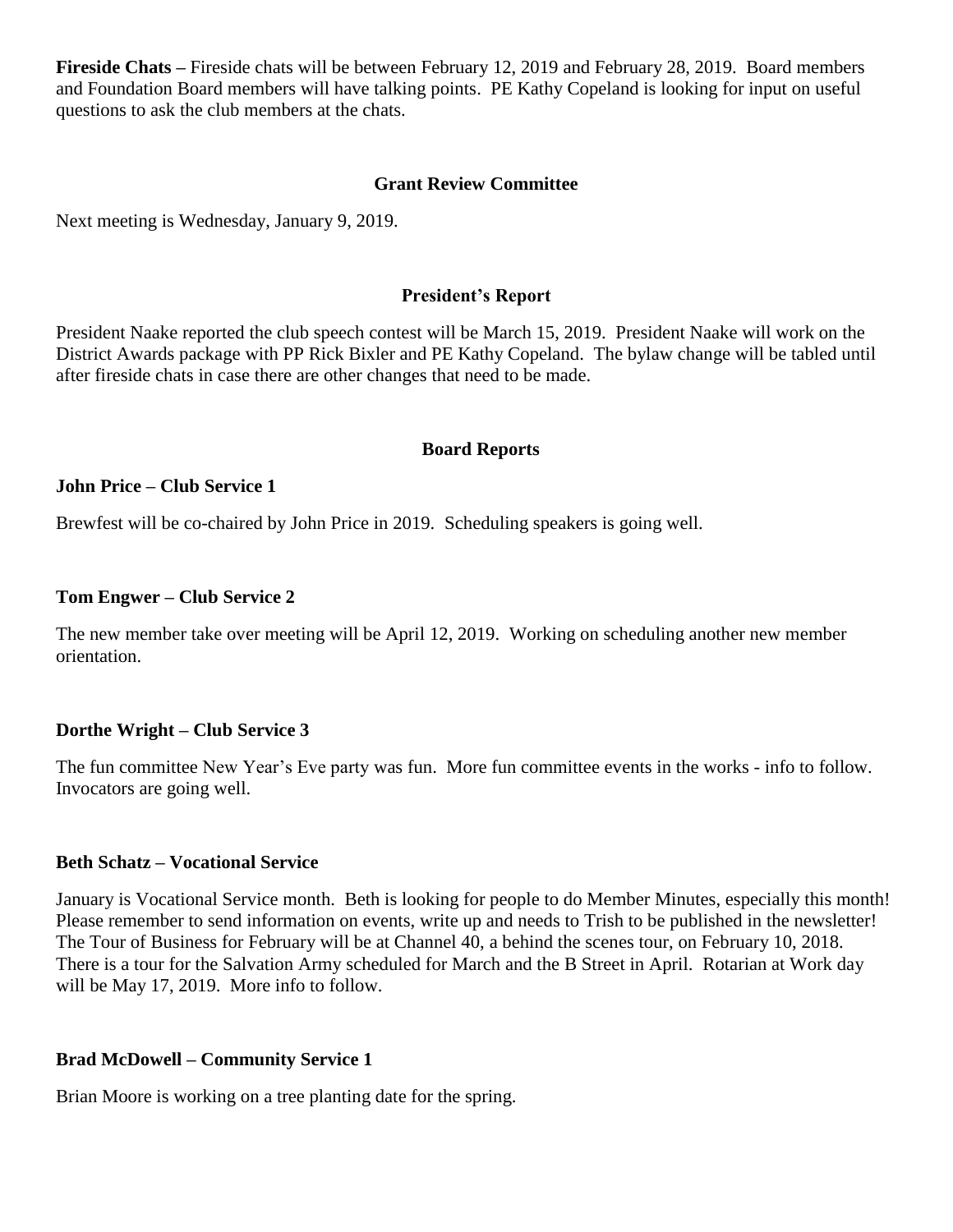## **Dean Wilkie – Community Service 2**

Jim Hare chaired the Salvation Army bell ringing and chicken chucking. Chicken chucking was Thursday, December 20, 2018 from 8am-12pm at Cal Expo. Bell ringing was on Friday, December 21, 2018 at Macy's Arden Fair Mall.

## **Paul Friedrich – International Service**

The three international grants have been approved by Rotary International. There will be an International Grants committee meeting on January 10, 2019 at B Street Theater at 7am.

## **Russ Fujii – Youth Services**

Tom Cicchini, Kristi Kendall and Mike Garcia are working on the speech contest, scheduled for March 15, 2019 at the club meeting. Don Rhodes will be applying for membership. His sponsors are Desiree Wilson and Russ Fujii. Don will continue to be the Interact advisor for West Campus High School.

## **Lawana Welch – Satellite Chair**

The Satellite club currently has 5 members. They were able to donate \$1,090 to My Sisters House, non-profit from the mixer they had in November. There will be a social event on Saturday, February 2, 2019 at 9am at Limelight Bar and Lounge.

## **Samantha Hoshida – Club Information Officer**

There will be a PWR young professional happy hour on Wednesday, January 16, 2019.

## **Kathy Copeland – President Elect**

Holiday Club Party was on Friday, December 21, 2018 and was fun! Working on scheduling fireside chats. Will be attending Pre-PETS training on February 2, 2019 and PETS Training March 8 to March 10, 2018.

## **Desiree Wilson – Public Image**

Please send content/dates to Desiree for social media and updating the club calendar. District Governor, Jack Arney is working on a press release to highlight the donations from our district to the Camp Fire Relief Efforts. Point West Rotary will be recognized for our donations. The district will be starting the Rotary Leadership Institute training series. The first one will be February 23, 2019 and each session will be \$20 and class size is limited. Currently, people must be nominated by the club President to attend (estimated 1 per club in the first year). **A motion to reimburse any member who would like to attend the class was made by Drew Houghton, seconded by Rick Bixer and approved.**